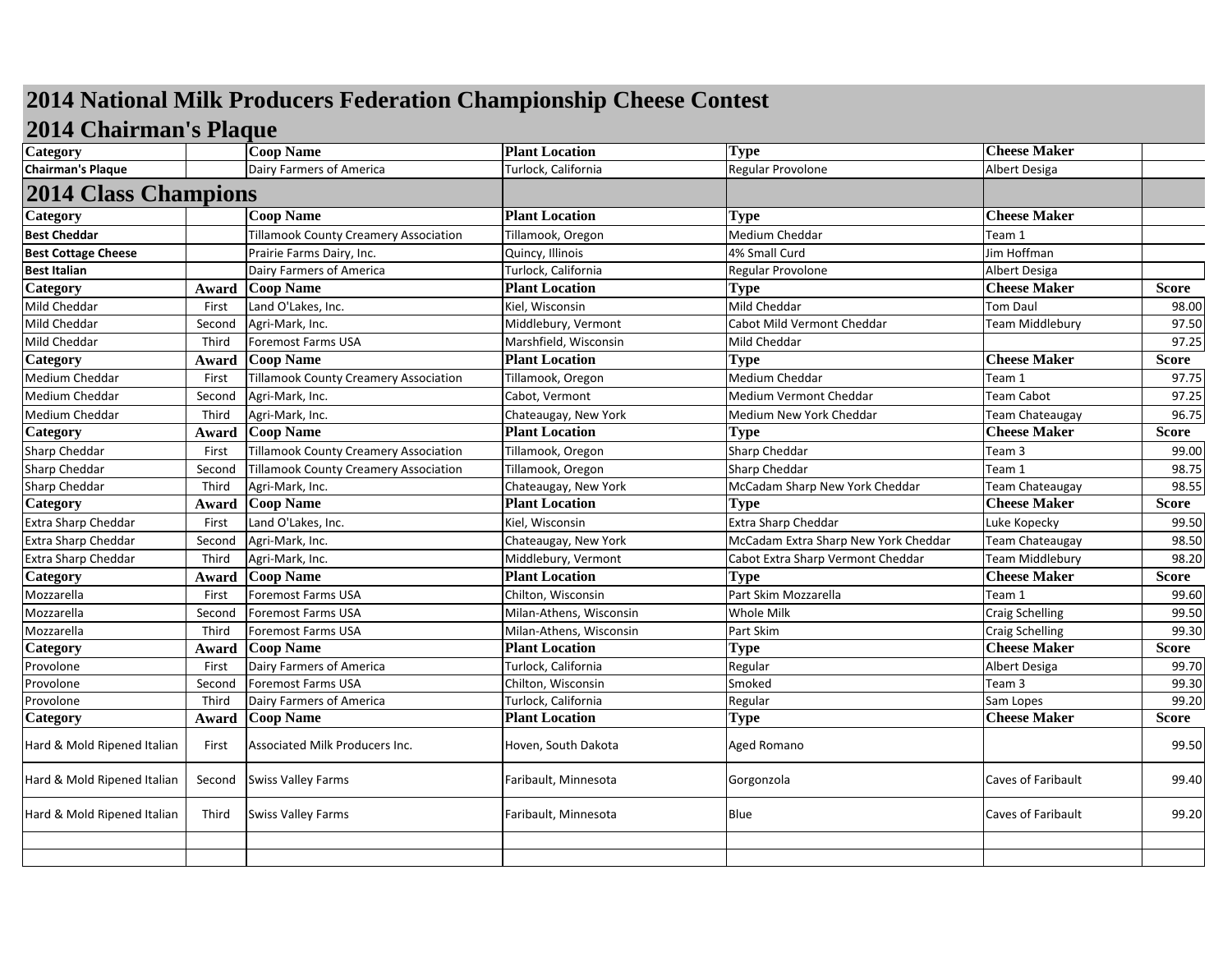| Category                          |        | <b>Award</b> Coop Name                | <b>Plant Location</b>        | <b>Type</b>                         | <b>Cheese Maker</b>    | <b>Score</b> |
|-----------------------------------|--------|---------------------------------------|------------------------------|-------------------------------------|------------------------|--------------|
| Natural                           | First  | Tillamook County Creamery Association | Boardman, Oregon             | Co-Jack                             | Team <sub>2</sub>      | 99.50        |
| Natural                           | Second | <b>First District Association</b>     | itchfield, Minnesota         | Marbled Monterey Jack & Cheddar     |                        | 99.30        |
| Natural                           | Third  | Agri-Mark, Inc.                       | Chateaugay, New York         | McCadam New York Muenster Cheese    | <b>Team Chateaugay</b> | 99.20        |
| Category                          | Award  | <b>Coop Name</b>                      | <b>Plant Location</b>        | Type                                | <b>Cheese Maker</b>    | <b>Score</b> |
| Swiss                             | First  | <b>Swiss Valley Farms</b>             | uana, Iowa                   | <b>Baby Swiss</b>                   |                        | 99.50        |
| Swiss                             | Second | <b>Swiss Valley Farms</b>             | uana, Iowa                   | Maasdam                             |                        | 99.30        |
| Swiss                             | Third  | <b>Swiss Valley Farms</b>             | uana, Iowa                   | <b>Cut Swiss</b>                    |                        | 99.20        |
| Category                          | Award  | <b>Coop Name</b>                      | <b>Plant Location</b>        | <b>Type</b>                         | <b>Cheese Maker</b>    | <b>Score</b> |
| <b>Processed American Plain</b>   | First  | Associated Milk Producers Inc.        | Portage, Wisconsin           | Colored Slices                      | Russ Evans             | 98.80        |
| <b>Processed American Plain</b>   | Second | Associated Milk Producers Inc.        | Portage, Wisconsin           | <b>Swiss Slices</b>                 | Ralph Schutz           | 98.50        |
| Processed American Plain          | Third  | Associated Milk Producers Inc.        | Portage, Wisconsin           | <b>EZ Melt Loaf</b>                 | Roger Davis            | 98.20        |
| Category                          | Award  | <b>Coop Name</b>                      | <b>Plant Location</b>        | Type                                | <b>Cheese Maker</b>    | Score        |
| Processed American Flavored       | First  | Dairy Farmers of America              | West Middlesex, Pennsylvania | Processed American Cheese w/Peppers | Chris Dickson          | 99.10        |
| Processed American Flavored       | Second | Agri-Mark, Inc.                       | Chateaugay, New York         | Horseradish Cheddar Cheese          | Team Chateaugay        | 99.00        |
| Processed American Flavored       | Third  | Associated Milk Producers Inc.        | Portage, Wisconsin           | American & Monterey Jack w/Peppers  | Ralph Schutz           | 98.60        |
| Category                          | Award  | <b>Coop Name</b>                      | <b>Plant Location</b>        | <b>Type</b>                         | <b>Cheese Maker</b>    | <b>Score</b> |
| Unique or Flavored                | First  | <b>Swiss Valley Farms</b>             | uana, Iowa                   | Smoked Maasdam                      |                        | 99.20        |
| Unique or Flavored                | Second | Agri-Mark, Inc.                       | Cabot, Vermont               | Cabot Chipotle Cheddar              | <b>Team Cabot</b>      | 98.90        |
| Unique or Flavored                | Third  | Swiss Valley Farms                    | Luana, Iowa                  | Gouda Plus                          |                        | 98.80        |
| Category                          | Award  | <b>Coop Name</b>                      | <b>Plant Location</b>        | <b>Type</b>                         | <b>Cheese Maker</b>    | <b>Score</b> |
| Reduced Fat                       | First  | <b>Foremost Farms USA</b>             | Clayton, Wisconsin           | Reduced Fat Smoked Provolone        | Team <sub>2</sub>      | 98.70        |
| <b>Reduced Fat</b>                | Second | <b>Foremost Farms USA</b>             | Clayton, Wisconsin           | <b>Reduced Fat Provolone</b>        | Team 1                 | 98.50        |
| Reduced Fat                       | Third  | Tillamook County Creamery Association | Tillamook, Oregon            | Reduced Fat Monterey Jack           | Team 1                 | 98.40        |
| Category                          | Award  | <b>Coop Name</b>                      | <b>Plant Location</b>        | Type                                | <b>Cheese Maker</b>    | <b>Score</b> |
| Open Class                        | First  | Dairy Farmers of America              | Houston, Texas               | Queso Fresca                        | Salvador Beltran       | 98.60        |
| Open Class                        | Second | <b>Swiss Valley Farms</b>             | uana, Iowa                   | Cream Cheese                        |                        | 98.50        |
| Open Class                        | Third  | Dairy Farmers of America              | Houston, Texas               | Panela Fresca                       | Salvador Beltran       | 98.40        |
| Category                          | Award  | <b>Coop Name</b>                      | <b>Plant Location</b>        | Type                                | <b>Cheese Maker</b>    | <b>Score</b> |
| Cottage Cheese                    | First  | Prairie Farms Dairy, Inc.             | Quincy, Illinois             | 4% Small Curd                       | Jim Hoffman            | 99.20        |
| Cottage Cheese                    | Second | Prairie Farms Dairy, Inc.             | Chandler, Oklahoma           | 4% Small Curd                       | Jason, Zack, Lance     | 98.90        |
| <b>Cottage Cheese</b>             | Third  | Prairie Farms Dairy, Inc.             | Fort Wayne, Indiana          | 4% Small Curd                       | <b>Dwayne Elkins</b>   | 98.50        |
| Category                          | Award  | <b>Coop Name</b>                      | <b>Plant Location</b>        | Type                                | <b>Cheese Maker</b>    | <b>Score</b> |
| Reduced Fat Cottage Cheese        | First  | Prairie Farms Dairy, Inc.             | Quincy, Illinois             | 2% Small Curd                       | Jim Hoffman            | 99.00        |
| Reduced Fat Cottage Cheese        | Second | Prairie Farms Dairy, Inc.             | Fort Wayne, Indiana          | 2% Small Curd                       | Dwayne Elkins          | 98.70        |
| <b>Reduced Fat Cottage Cheese</b> | Third  | Upstate Niagara Cooperative, Inc.     | West Seneca, New York        | 1% Small Curd                       | Mike Nappo             | 98.60        |
|                                   |        |                                       |                              |                                     |                        |              |